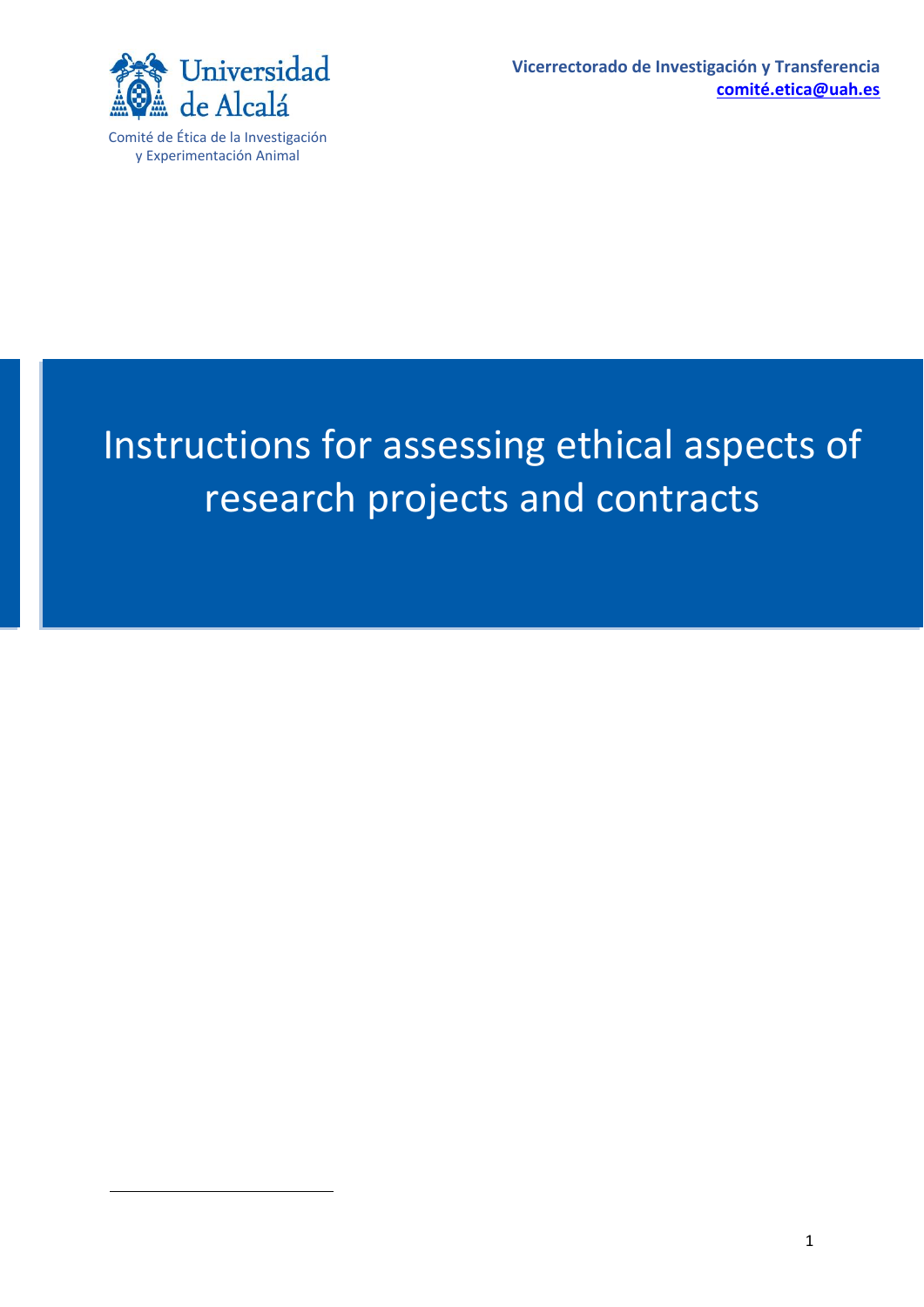

# **Overall duty**

Any research project, whether self-standing or part of a Doctoral Thesis, TFM, TFG or any other type of study, as well as Art. 83 research contracts, require assessment of their ethical aspects.

The PI must submit an affidavit in which the ethical aspects of the research to be carried out are made clear and request a favourable report from the Comité de Ética de la Investigación y Experimentación Animal (CEI-EA) (Ethics Committee of Research and Animal Experimentation) of the University of Alcalá.

No research project or contract may be processed unless it is accompanied by this affidavit.

Under no circumstances the CEI-EA will issue an assessment report for projects that have already been started o completed if their ethical aspects are affected.

Two examples of a checklist for drafting a protocol for quantitative or qualitative research studies involving human subjects can be found on the CEI-EA website, which can be used as a reference for other applications.

## [\(Click](https://www.uah.es/es/investigacion/servicios-para-el-investigador/comite-de-etica-de-investigacion-y-experimentacion-animal/#impresos-formularios-y-modelos) here).

In case of the project be carried out in a UAH teaching hospital, the assessment will be able to be performed by the hospital's Ethics Committee and the UAH CEI-EA will adopt its decision, unless an agreement has been reached for it to be assessed by the UAH CEI-EA. The committee's report together with the application and the project must be submitted to the CEI-EA of the UAH for ratification before starting the project.

If the project is carried out and assessed in a non-UAH hospital, the report must be sent together with the application and the project so that the CEI-EA can decide whether it can be ratified directly.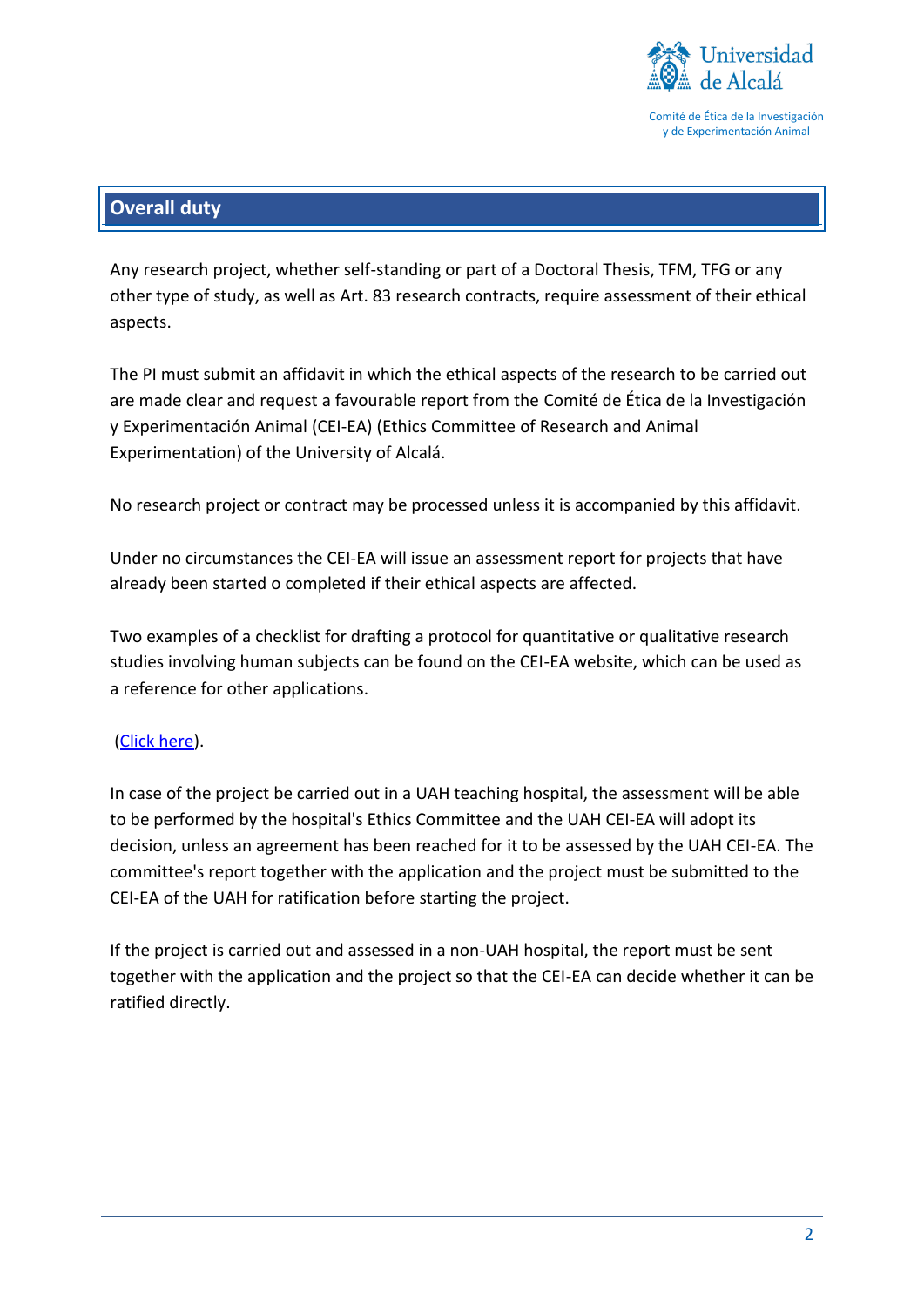

#### **Application procedure and deadlines**

Applications for assessment must be received before the first day of the month in which an ordinary meeting of the CEI-EA is held. These meetings are held in odd-numbered months of the year, starting in January.

A project with formal defects, insufficient information or inadequate scientific methodology will not be evaluated. In this case, it will be returned for correction, the deadline for receipt being the same as indicated in the previous paragraph.

A repetition of formal defects may lead to the application being rejected.

Once the assessment has been carried out, the deadline for receipt of the amendments or clarifications requested is three months. After this period has elapsed, the application will be cancelled and the process will have to start again from the beginning.

Any project whose implementation depends on obtaining funding applied for in a public or private call for proposals will not be evaluated until this funding has been granted. At the time of submitting the application to the CEI-EA, the applicant will receive a receipt so that he/she can complete the procedures of the call.

#### **Documents required**

Depending on the type of research to be carried out (human beings, animals, genetically modified organisms or biological agents), the affidavit must be completed on the appropriate standard form available on the CEI-EA website:

• [Project assessment application forms](https://www.uah.es/es/investigacion/servicios-para-el-investigador/comite-de-etica-de-investigacion-y-experimentacion-animal/#impresos-formularios-y-modelos)

These forms should be sent to the following e-mail address [comite.etica@uah.es,](mailto:comite.etica@uah.es) together with a scanned copy of the project specification and all other necessary documentation as specified on each form.

Both the form and the project specification may be submitted in English or Spanish. The English version will be only accepted if it comes from a non-Spanish-talking person.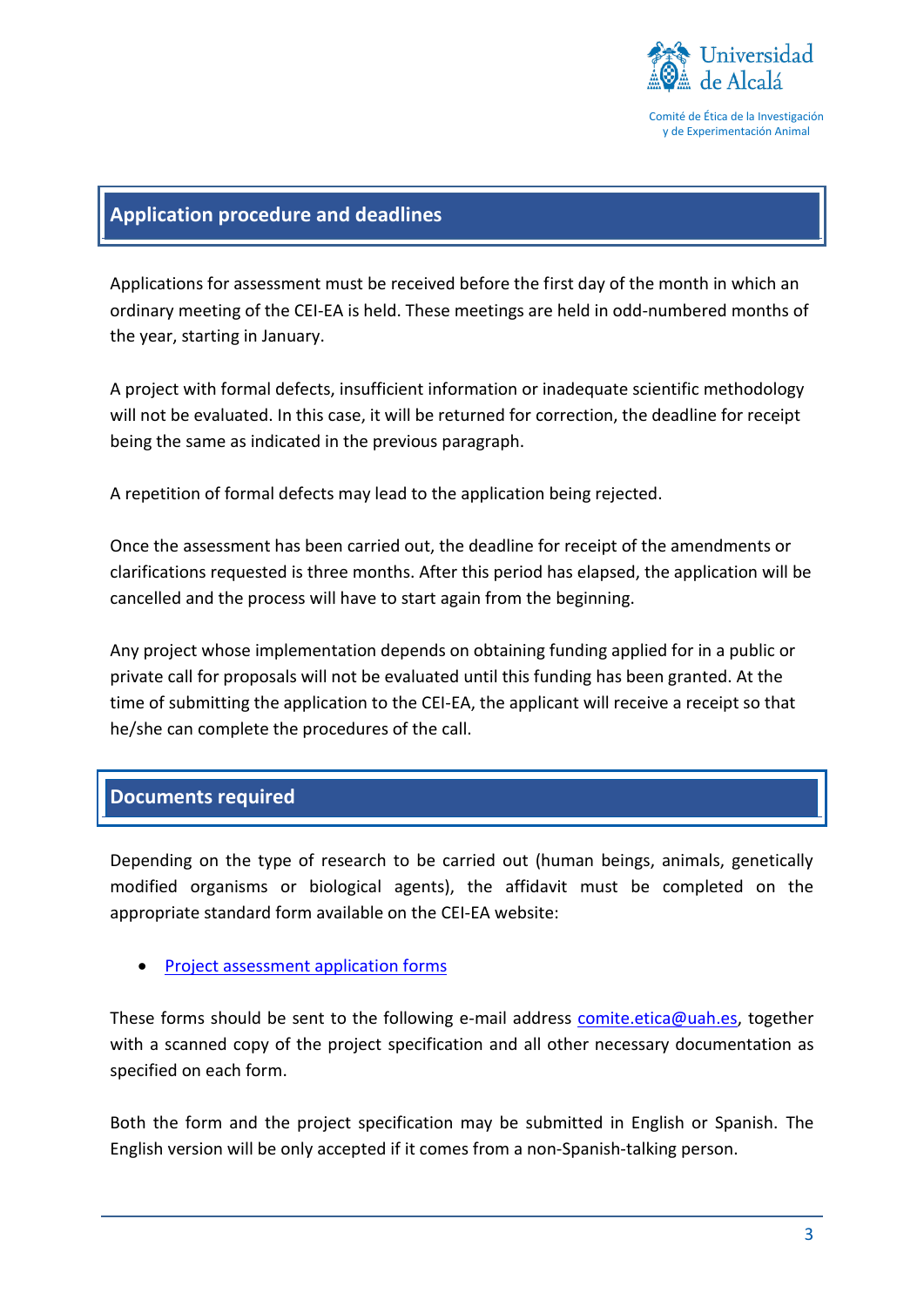

The protocols, the information sheet and the informed consent of the participants shall always be written and submitted to the CEI-EA in Spanish, unless the need to use another language is justified, an exception which in each case shall be previously assessed and authorised by the CEI-EA.

## **Protection of personal data**

If the Project, Contract, Thesis, TFM or TFG deals with personal data such as names, surnames, images, voice or, especially, data related to health, opinions and beliefs, it will also have to comply with data protection regulations and complete and submit the corresponding questionnaire available on the CEI-EA website and on the website of the Data Protection Unit.

The questionnaire will have to detail in particular; the technical and organisational measures to guarantee the privacy of individuals; the process of anonymisation of the data processed, especially those related to health, biometric data, race, sex, religion or beliefs, and the technical measures adopted to prevent the reversion and identification of participants.

Likewise, it should be borne in mind that it may be necessary to provide the documentation relating to the performance of the so-called Risk Analysis together with the Data Protection Impact Assessment.

## **Instructions for project tutors and supervisors**

When a research project or similar forms part of a Doctoral Thesis, TFM, TFG or any other type of study, the applications for assessment must also be signed by the person who has tutored or supervised it, in order to ensure that the project presents a sound scientific methodology and that it has been properly supervised; otherwise, it will be returned for amendment.

If any of these cases or research contracts involve third parties or entities outside the University, their involvement in the proposal submitted and the relationship or role they will have in the processing of the information obtained must be stated.

If the use of animals is envisaged, at least one person in the group that is to carry out the research must hold a certificate of training in Function D for the design of projects and procedures on animals, issued by the competent authority.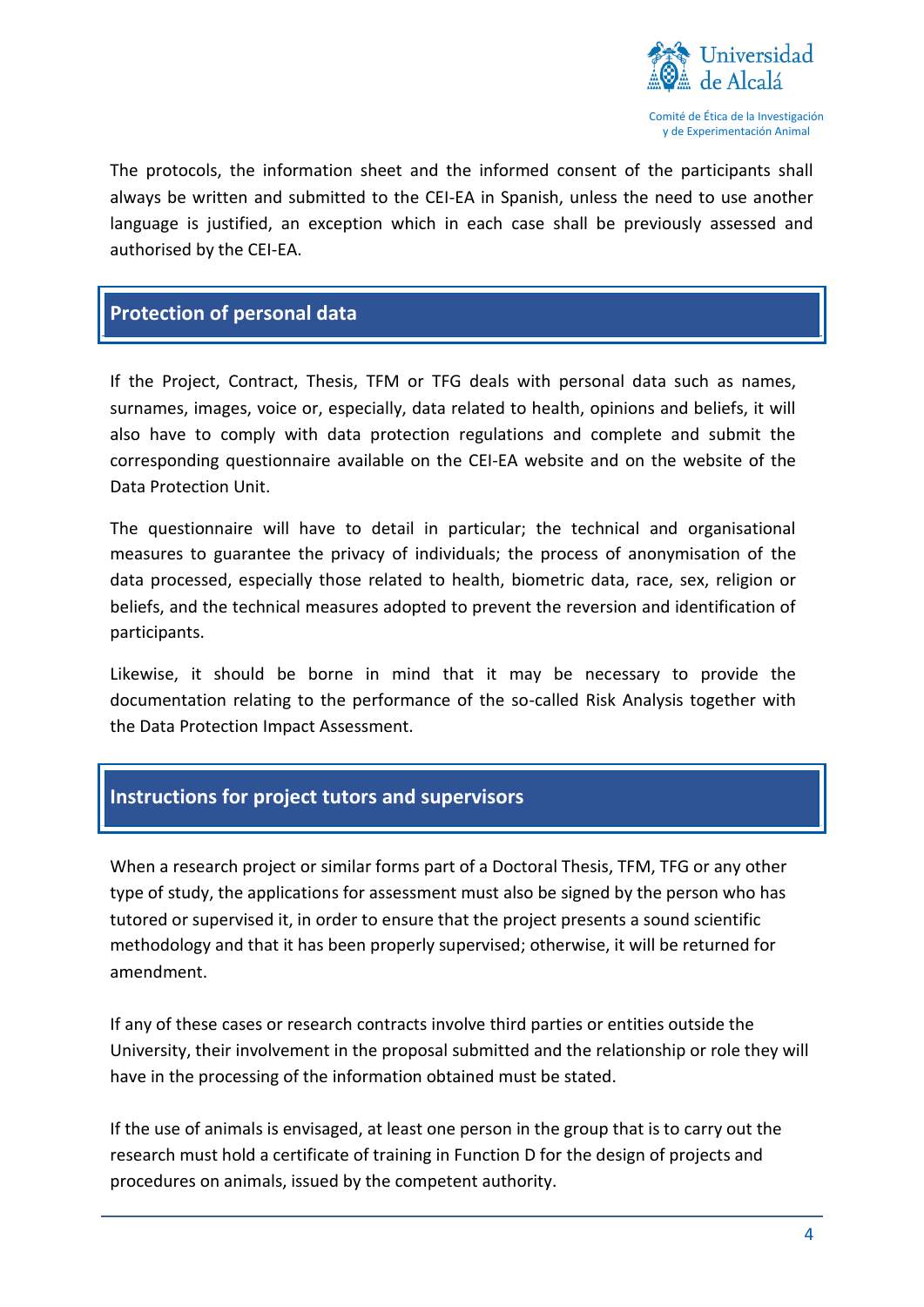

## **Specific instructions for students**

#### **Work final Degree (TFG)**

The TFG is one more part of a university education and therefore, in the first instance, it does not require assessment by the CEI-EA, unless the tutor considers it necessary. The reason for this is that it is assumed that the final objective of the study is learning on the part of the students and not the research itself.

If, due to its special characteristics, it is decided to request a report from the CEI-EA for the TFG, the application for assessment must be submitted as for any other research project and the applicant will always be the tutor and not the student.

#### **TFM and Doctoral Theses**

To all intents and purposes, these are considered research projects as far as the need to submit to the ethical evaluation of the CEI-EA is concerned.

The applicant will be the student, although in the case of the TFM and for their information, this must be communicated to the Tutor or Master's director.

In the case of both doctoral theses and TFM, the application must also be signed by the Tutor, giving his/her approval of the scientific methodology used.

In the case of doctoral theses, if ethical assessment is required, it must be requested from the CEI-EA once the research plan has been drafted and approved by the supervisor/s of the thesis and prior to its submission for approval by the Doctoral Academic Committee of the corresponding programme.

Once the assessment has been requested from the CEI-EA and regardless of whether it has been carried out or not, the PhD student must present his/her Research Plan to the Academic Committee, attaching proof of said request.

However, even if the Academic Committee approves the Research Plan, the part of the research that requires the approval of the CEI-EA cannot be carried out until the favourable report has been received.